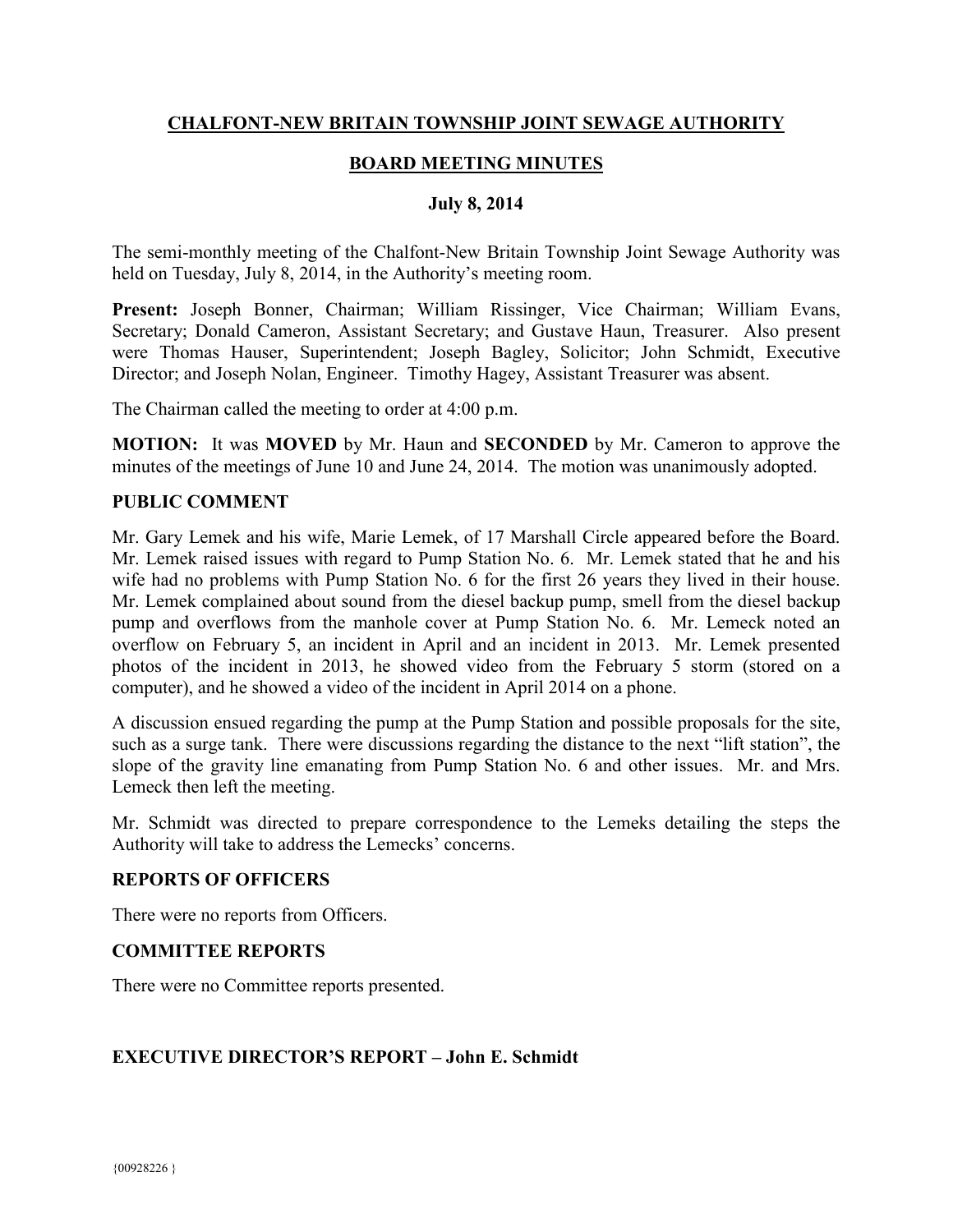Mr. Schmidt reported that members of the Board met with New Britain Township Supervisors yesterday (July 7). The Supervisors were updated on the Phase II construction progress and the submission of the certificate of completion to DEP.

It was noted that Mr. Schmidt would be getting together at some point in the future with the Township to address on-lot sewers in the Township.

Mr. Schmidt reported that the Madison Apartment complex is complete and fully occupied. The Authority is holding a construction escrow in the amount of approximately \$11,949.00. Mr. Schmidt recommended that it be closed out.

**MOTION:** It was **MOVED** by Mr. Haun and **SECONDED** by Mr. Evans to close the Madison Apartment complex escrow account and disburse the funds to Madison. The Motion was unanimously adopted.

The Board recessed into Executive Session at approximately 4:55 p.m. to discuss a matter involving potential litigation with a commercial property owner.

The Board returned to its regular session at approximately 5:12 p.m.

# **ENGINEER'S REPORT – Joseph Nolan, P. E.**

Mr. Nolan reported that  $C&T$ , the General Contractor in Phase II, is performing remaining site restoration and constructing drainage swales. There is little left to do by the General Contractor.

A meeting took place last week with Thomas Controls which became heated. The owner and the site foreman were present. The conclusion of the meeting was that Thomas Controls is to provide the Authority with a schedule with a final date for completion of their work. They are claiming outstanding items from the Authority. The last completion date for Thomas Controls was to be July 18. It is now certain that their work will not be completed by July 18.

Mr. Nolan presented Requisition No. 139 for Capital Expenditures in the amount of \$3,009.68 for pump repair parts. He recommended approval.

**MOTION:** It was **MOVED** by Mr. Rissinger and **SECONDE**D by Mr. Evans to approve Requisition No. 139 in the amount of \$3,009.68. The Motion was unanimously adopted.

Mr. Nolan next presented Requisition No. 182 for Capital Improvements in the amount of \$171,447.73 most of which involved work on Phase II and some design work and permitting for Phase III. Mr. Nolan recommended approval.

**MOTION:** It was **MOVED** by Mr. Rissinger and **SECONDED** by Mr. Cameron to approve Requisition No. 182 in the amount of \$171,447.73. The Motion was unanimously adopted.

Mr. Nolan mentioned that there is a labor and material bond and a maintenance bond for Thomas Controls.